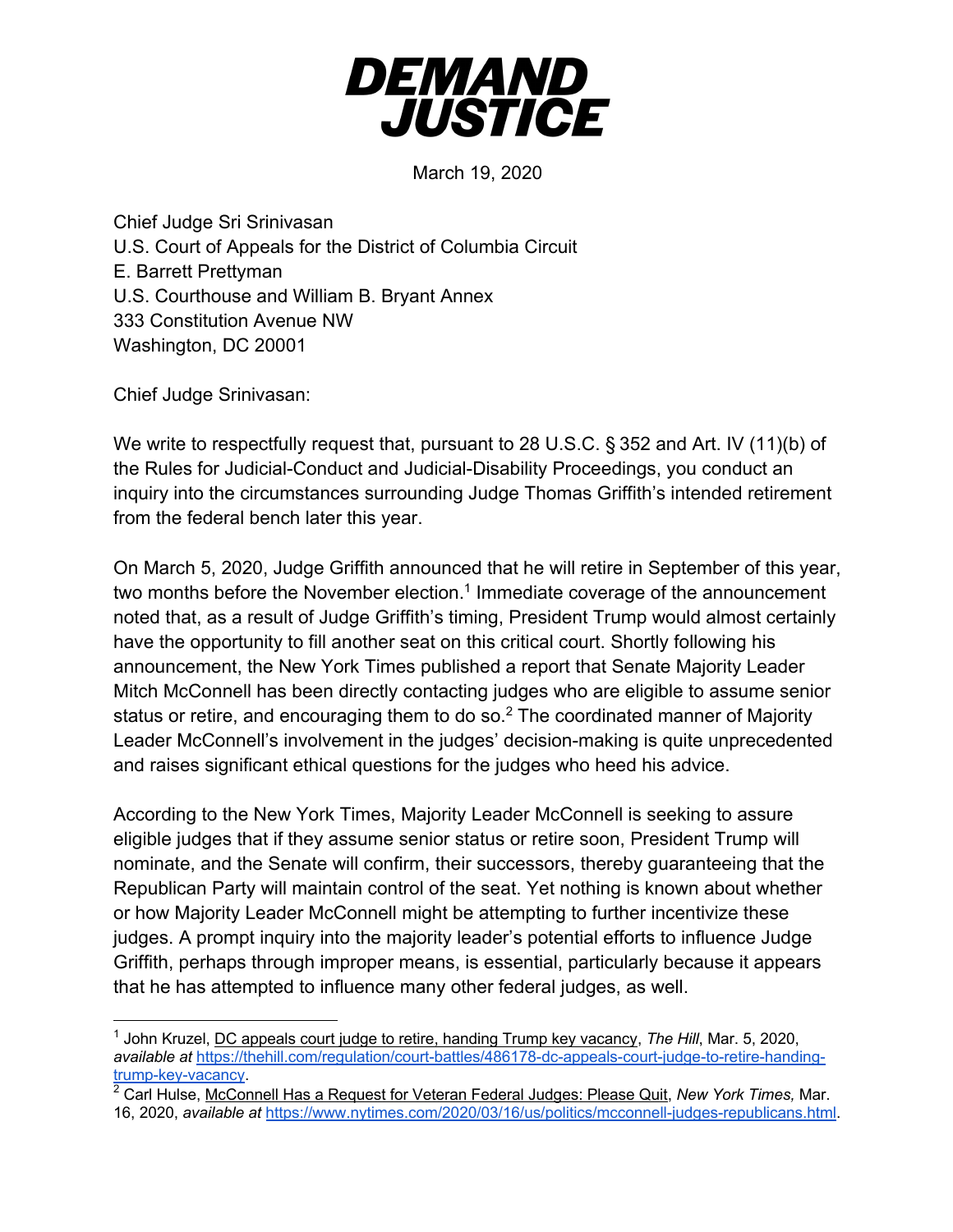Under the Rules for Judicial-Conduct and Judicial-Disability Proceedings, which are mandatory for all federal judges, judicial misconduct occurs when a judge "accept[s] bribes, gifts, or other personal favors related to the judicial office."<sup>3</sup> The rules also define misconduct as "violating rules or standards pertaining to restrictions on outside income or knowingly violating requirements for financial disclosure."4 The rules apply to "conduct occurring outside the performance of official duties if the conduct is reasonably likely to have a prejudicial effect on the administration of the business of the courts, including a substantial and widespread lowering of public confidence in the courts among reasonable people."5

Therefore, if Judge Griffith accepted anything of value in exchange for his retirement from the bench, including the promise of future employment, such as a prestigious professorship, or future income or any bonuses that could have come with an agreement for future employment, he may be violating these Rules. Judge Griffith's decision to retire outright, instead of assuming senior status, which would allow him to continue hearing active cases while opening the seat for President Trump to fill, makes his announcement particularly suspicious. The public could easily perceive Judge Griffith as making himself available for alternative full-time employment, and the public deserves to know if he has already made arrangements for such employment as a condition of his agreement to retire.

Moreover, even if Judge Griffith did not formally accept anything of value in exchange for his retirement, direct coordination between the judge and Majority Leader McConnell would raise questions about any tacit agreements. A thorough inquiry into the judge's announcement and scheduled retirement, including when and how the decision to retire was made, and with whose input, is crucial.

The Rules for Judicial-Conduct and Judicial-Disability Proceedings also define misconduct as "engaging in partisan political activity or making inappropriately partisan statements."<sup>6</sup> If Judge Griffith coordinated directly with Majority Leader McConnell in an express effort to assure that his successor was chosen by President Trump, such activity could fall within this rule.

Public confidence in the federal judiciary is critical to our democracy, but such confidence requires transparency. We urge you to investigate whether Judge Griffith

 $3$  Rules for Judicial-Conduct and Judicial-Disability Proceedings Art. II (4)(a)(1)(B).

<sup>&</sup>lt;sup>4</sup> Rules for Judicial-Conduct and Judicial-Disability Proceedings Art. II (4)(a)(1)(F).

 $5$  Rules for Judicial-Conduct and Judicial-Disability Proceedings Art. II (4)(a)(7).

 $6$  Rules for Judicial-Conduct and Judicial-Disability Proceedings Art. II (4)(a)(1)(D).